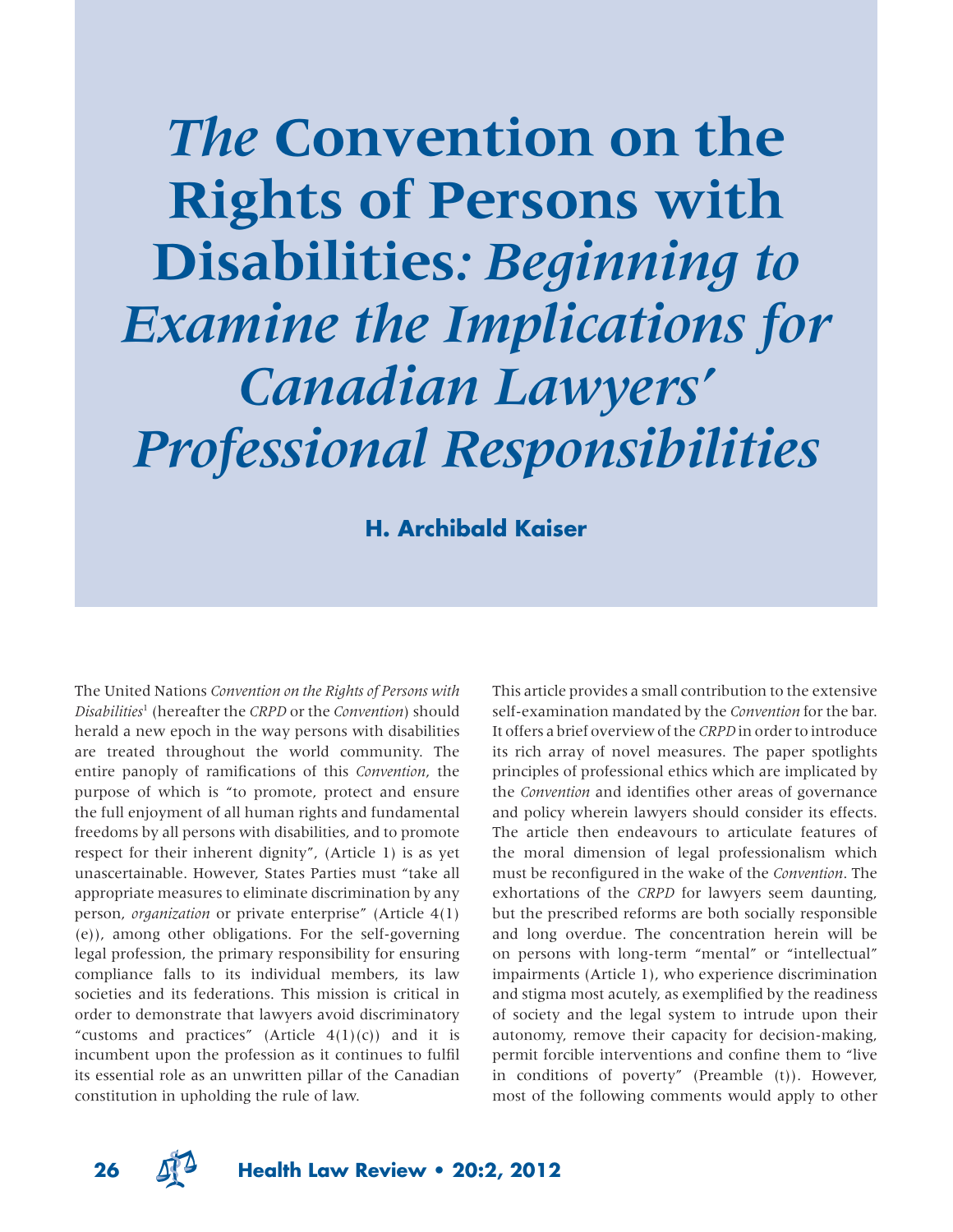persons with disabilities who have "physical" or "sensory impairments" (Article 1).

# **Introducing the** *CRPD***: An Innovative and Ambitious International Human Rights Treaty**

The reach of international human rights law has been vastly extended since the United Nations adopted the Universal Declaration of Human Rights in 1948, recognizing "the inherent dignity" and "equal and inalienable rights of all members of the human family" (Preamble, para. 1).<sup>2</sup> Kate Parlett celebrated its impact, having transformed "rhetoric and declarations of human rights into legal rights and obligations", indeed "to occupy a more permanent place in international law and to form part of general international law."3 Growth in rights protection occurred too slowly for persons with disabilities prior to the *Convention on the Rights of Persons with Disabilities* coming into effect in 2007. The *CRPD*, the first twenty-first century human rights treaty, was negotiated rapidly, emerging in less than five years from the inception of the deliberations of an *Ad Hoc Committee* in 2002. The *Convention* has been enthusiastically received by persons with disabilities, an outlook in keeping with "the highest level of participation by representatives of civil society, overwhelmingly that of persons with disability and disabled persons organizations, of any human rights convention in history."4 This substantial involvement in the formulation of the *CRPD* by persons with disabilities has influenced its content and will shape the ensuing processes of implementation and monitoring.

Whether the *CRPD* creates new rights or merely connects general international human rights law to people with disabilities has been debated, but no one doubts that its cumulative effect should be enormous. Most importantly, it demands a shift away from the supposition under the medical or charitable model that disability resides in individual deficits or pathologies which must be remediated through medical or rehabilitative services. The *Convention* substitutes the more challenging and transformative insight of the social (or human rights or disability) paradigm,<sup>5</sup> where "disability results from the interaction between persons with impairments and attitudinal and environmental barriers that hinders their full and effective participation in society on an equal basis with others" (Preamble (e)). Law and policy must reduce discrimination and inequality,

thereby removing barriers to inclusion and requiring societies to change in order to demonstrate "Respect for difference and acceptance of persons with disabilities as part of human diversity and humanity" (Article 3(d)). To achieve this reorientation, the *CRPD* stipulates a luxuriant blend of preambular, purposive and principled statements, individual entitlements and social, cultural and economic rights. While a close reading of the fifty articles of the *Convention* is demanded, what follows will set the stage for the exacting self-examination which is incumbent on the legal profession.

The Preamble situates persons with disabilities in a mixed recital of cold reality (e.g. the references to barriers to participation (k) and "multiple or aggravated forms of discrimination" (p)) and expectant aspirations (e.g. "should have the opportunity to be actively involved in decision-making processes" (o)). The overriding purpose, to promote "the full and equal enjoyment of all human rights" and "respect for their inherent dignity" (Article 1)), must always be kept in sight. The General Principles include respect for "individual autonomy" (Article 3(a)) and "Equality of opportunity" (Article  $(3(e))$ .

The *CRPD* imposes undertakings to adopt implementational "legislative, administrative and other measures"  $(Article 4(a)(a))$  and to "modify or abolish" discriminatory "laws, regulations, customs and practices" (Article  $4(1)$ ) (b)). The amplitude of individual rights is far-reaching, comprising "equality and non-discrimination" (Article 5), "equal recognition before the law" (Article 12), "access to justice" (Article 13), liberty, security (Article 14) and integrity of the person (Article 17), as well as freedom from "torture or cruel, inhumane or degrading treatment" (Article 15) and from "exploitation, violence and abuse" (Article 16). Interspersed within these positive and negative rights are correlative societal obligations, including the duty to raise awareness, by combatting "stereotypes, prejudices and harmful practices" (Article 8) and to ensure coverage for women and children with disabilities (Articles 6 and 7 respectively).

Among the innovative aspects of the *CRPD* is the extent of complementary economic, social and cultural rights, targeted at revamping the social context for individuals with mental health problems and intellectual disabilities. The *Convention* challenges States Parties to provide "Respect for home and the family" (Article 23); "Education" directed to "The full development of human

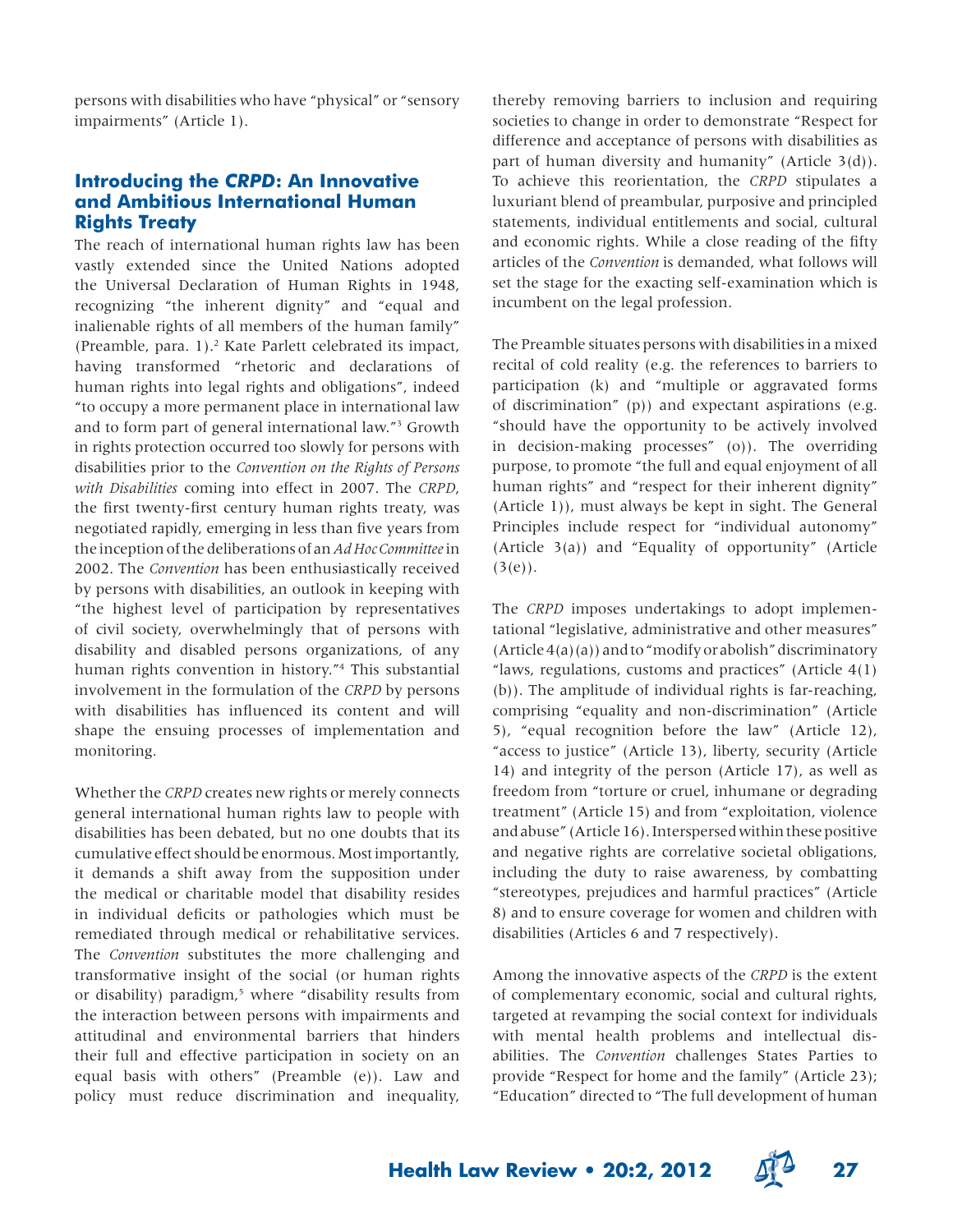potential" (Article 24); "the right to the enjoyment of the highest attainable standard of health" (Article 25); "the right to work" "on an equal basis with others" (Article 27); "Adequate standard of living and social protection" (Article 28); "participation in political and public life" (Article 29) and "cultural life, recreation, leisure and sports" (Article 30). What is intended is no less than the reordering of society to redress "the profound social disadvantage of persons with disabilities and promote their participation" (Preamble  $(y)$ ).

*The simple ordinance that "The lawyer owes the client a duty to be competent to perform any legal service undertaken on the client's behalf" belies its complexity, particularly in light of the imperative that "the lawyer should keep abreast of developments in all areas in which the lawyer practices"*

The *Convention* strives to be more than simply a paper victory for persons with disabilities. Its implementational scheme includes: the collection of "appropriate information" to enable States Parties "to give effect to the present *Convention* (Article 31); international cooperation (Article 32); and national implementation and monitoring (Article 33). Canada will be required to submit "a comprehensive report on measures taken to give effect to its obligations" (Article 35) to the Committee on the Rights of Persons with Disabilities (Article 34), which "shall make such suggestions and general recommendations as it may consider appropriate" (Article 36) and which reports to the General Assembly and Economic and Social Council (Article 39). Additional clout is provided by the Optimal Protocol signed by 90 countries and ratified by 63 at the time of writing (sadly, not including Canada), $\delta$ empowering the Committee "to receive and consider communications" from individuals or groups "who claim to be victims of a violation" (Article  $1(1)$ ).

The *CRPD*'s plenitude of normative targets, individual freedoms and entitlements and societal obligations promises progress in the legal, social and economic domains. The consequent obligations for the legal profession must be interpreted against the background of this ambitious agenda.

## **Emerging Professional Obligations**

As Alice Woolley et al note, lawyers "can look to a number of sources for guidance on what constitutes ethical conduct,"7 including rules or codes, principles or norms and personal morality. Although the *CRPD* has implications in all of these interrelated domains, a sampling of its effects on formal statements of professional obligations will be canvassed first. While analytically convenient, it demonstrates the *Convention* penetrating the authoritative base of the legal profession, requiring consideration and conformity. The 2009 *Code of Professional Conduct*<sup>8</sup> (hereinafter the "*Code*") of the Canadian Bar Association facilitates the discussion, as it is broadly consonant with the provincial and territorial codes. The paper then examines the ubiquitous, if uncodified, moral component of the legal profession.

### **Competence**

The simple ordinance that "The lawyer owes the client a duty to be competent to perform any legal service undertaken on the client's behalf"9 belies its complexity, particularly in light of the imperative that "the lawyer should keep abreast of developments in all areas in which the lawyer practices".<sup>10</sup>

The assumption that the lawyer will become familiar with the *CRPD* is a reasonable expectation for the public, courts, tribunals and clients. This binding treaty is a source of law, broadly conceived. Whether the *CRPD* is seen as a substantive command in the same vein as domestic legislation depends in part on whether and to what extent the *CRPD* is regarded as implemented domestically. At the very least, the *Convention* will be used as an interpretative guide in construing legislation and the *Charter*. 11 Lawyers must thus understand the *CRPD as law*. That requires, for example, consideration of Articles 12 (Equal recognition), 14 (Liberty and security) and 17 (Protecting the integrity of the person) in cases involving incapacity determinations and involuntary treatment. Although only egregious cases of lawyer ineptitude result in disciplinary proceedings or civil suits, lawyers should be aware of this nascent branch of law as part of their duty to be competent. This canon explicitly obliges lawyers to be "cognizant and

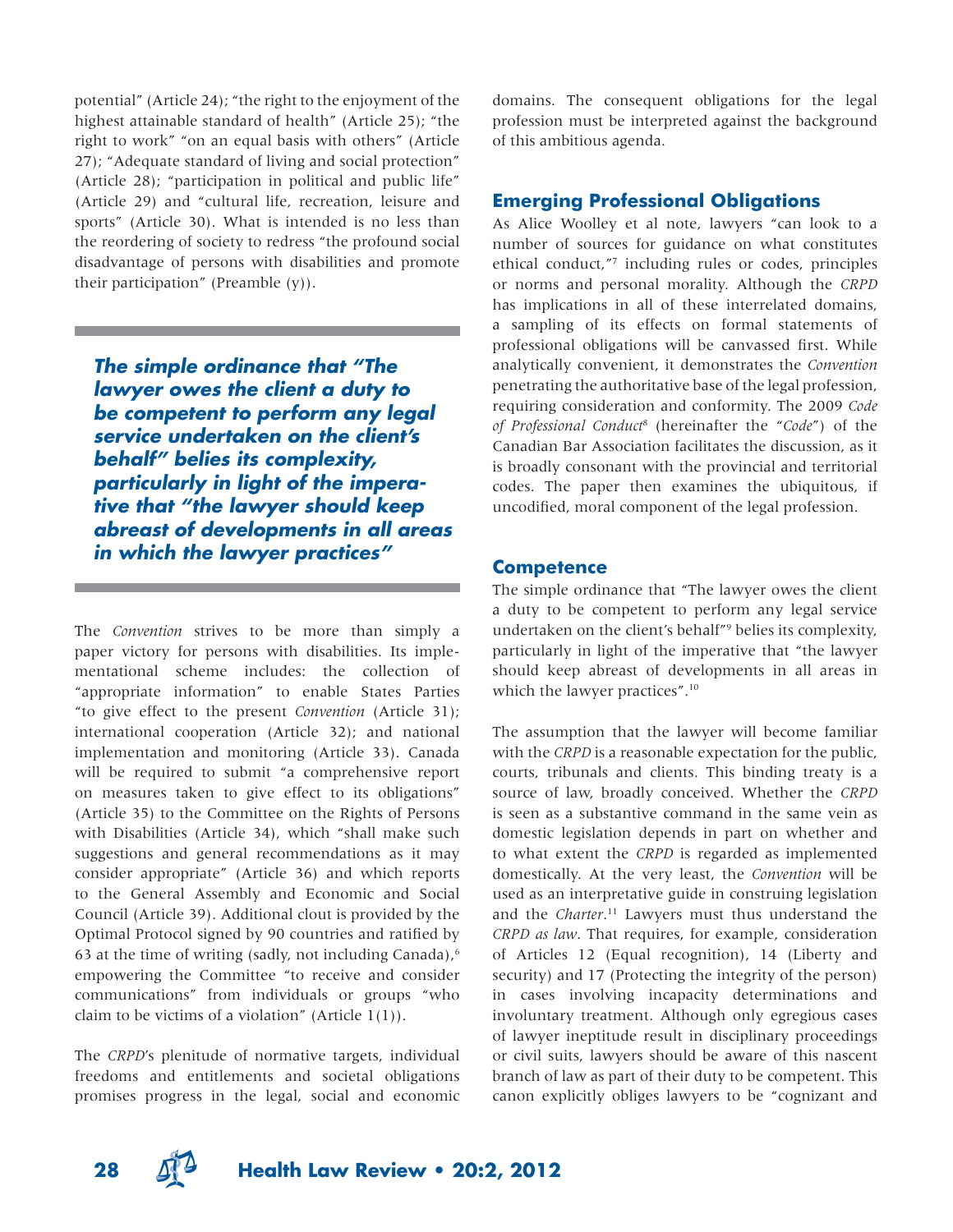knowledgeable of the language rights that apply", $12$  so it seems apposite that there is a *mutatis mutandis* duty regarding the rights of clients with disabilities. Beyond the direct legal implications, the *CRPD* principles of equality, participation and inclusion, must be incorporated in other ethical responsibilities.

#### **The Duty of Non-Discrimination**

The CBA *Code* establishes duties "to respect the dignity and worth of all persons and to treat persons equally, without discrimination,"13 referring to provision of services, employment conditions, accommodation and harassment. While disability is noted as a prohibited ground in the *Code*, the *CRPD* expands the concept of discrimination to demand that standards for lawyers' conduct vis-à-vis clients, staff, fellow lawyers and activities in professional life be infused with the values of the *CRPD*. For instance, the principle of nondiscrimination (Article 3(b)) involves, in the lawyer's office, being advertent to the mental health effects of stressful working conditions in matters surrounding "performance appraisal, and hours of work"14 and requires additional vigilance on whether the lawyer is providing "inferior services"15 to clients with mental disabilities.

# **Making Legal Services Available and Improving the Administration of Justice**

The *Code* encourages lawyers to "make legal services available...that will command respect and confidence",<sup>16</sup> including "by being considerate of those who…cannot readily explain their problems".<sup>17</sup> The lawyer must make "constant efforts to improve the administration of justice"18 and should "not hesitate to speak out against an injustice".19 Similarly, the *Convention* demands that States Parties "ensure effective access to justice for persons with disabilities" (Article 13(1)) and "promote appropriate training for those working in the administration of justice" (Article 13(2)).

These twinned professional and international human rights law commitments compel an examination by individual practitioners, by the profession, by the courts and by Ministers of Justice of the essential questions of the quality, respectfulness, and accessibility of legal services. Additional training is to be provided for lawyers and judges as ordered by the *CRPD*, but other changes are commended too, such as: accessibility audits, both with respect to physical barriers, but also, for this purpose, with a view to removing social and attitudinal obstacles that might discourage the use of legal services; rethinking codes of professional responsibility; greater investment in legal aid services for citizens with disabilities; improvement of standards for serving persons experiencing mental health difficulties or cognitive impairments; and more thorough supports for citizens with disabilities "they may require in exercising their legal capacity" (Article 12(3)).20 The *CRPD* rights are not self-executing and lawyers' heightened obligations, "greater than those of a private citizen,"21 demand curative and proactive actions to improve the administration of justice.

*Because the constraints on the lawyer's role as advocate "extend not only to court proceedings but also to appearances and proceedings before boards, administrative tribunals and other bodies".*

### **The Lawyer as Advocate**

Because the constraints on the lawyer's role as advocate "extend not only to court proceedings but also to appearances and proceedings before boards, administrative tribunals and other bodies", $22$  the *Convention* should spawn a review of advocacy standards. Lawyers should conduct themselves in a manner which is consistent with the *CRPD*, for example, to guaranty "respect for inherent dignity, individual autonomy including the freedom to make one's own choices" (Article 3(a)) and to protect against deprivations of liberty which "shall in no case" be justifiable due to the "evidence of a disability" (Article  $14(1)(b)$ ).

Given the omnipresence of mental illness and disability prejudice, advocates must preserve the normative fabric of the *Convention*, wherein persons with disability "are entitled without any discrimination to the equal protection and equal benefit of the law" (Article  $5(1)$ ). This counsel of role moderation and advertence to responsibilities to the justice system is by no means

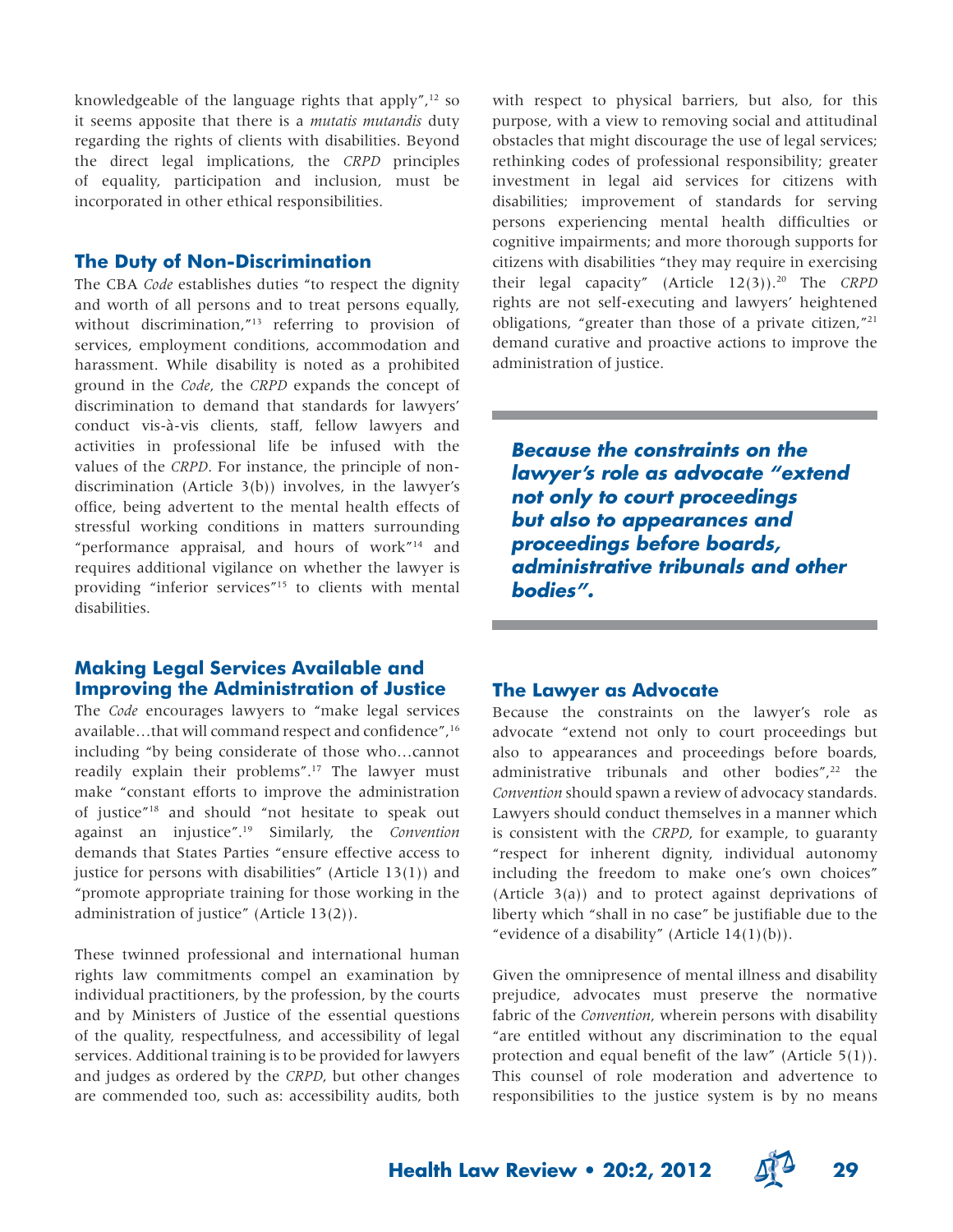radical. The *Code* admonishes lawyers "engaged as a prosecutor" to ensure "that justice may be done through a fair trial" and to "act fairly and dispassionately".23 These notions of fidelity to justice, fairness and restraint, modified by a nuanced understanding of the prescriptions of the *CRPD*, must be transposed to any proceeding which could have a deleterious effect on the dignity, autonomy, equality and societal participation of persons with mental disabilities.

## **Further Influence by the** *CRPD* **on the Moral Dimension of the Legal Profession**

Although formal statements of legal duties structure lawyers' behaviour, other variables are at least as decisive, if less susceptible of codified pronouncements. Grounded in "The Principles or 'Norms' of Lawyering" or "Personal Morality", the legal profession seeks to establish itself as having a "moral mandate", 24 which, although self-serving at times, carves out a role which is amenable to absorption of the purposes and values of the *CRPD*.

As Buckingham et al have put it, "The lawyer-client relationship…is not only responsible for social justice, it is an essential element of social justice".25 While positing different ways (e.g. mores and moral theory) to approach this contribution of morality, they argue that "critical morality" is the most defensible stance: "The primary goal of critical morality is to produce considered moral judgments – that is, the best and most defensible moral judgments".26 The present contention is that "considered moral judgments" must embrace the tenets of the *CRPD*. Hutchinson captures this theme in his countenancing constant interrogation by lawyers "about the moral status of their work and practices, $127$  with the goal by law societies of encouraging "their members to adopt a much more expansive understanding of their ethical responsibilities."28 This vigilance would be ephemeral in 2012 without reference to the *Convention*.

When subject to this level of scrutiny, the legal profession does not fare very well. This is unsurprising in a society pervaded by "ableism" ("The cultural, institutional and individual set of practices and beliefs that assign inferior values to people" with disabilities<sup>29</sup>) or "Disablism" ("discriminatory, oppressive or abusive behavior arising from the belief that disabled people are inferior"30). The Mental Health Commission of Canada has concluded that stigmatizing "beliefs and attitudes about mental

health problems and illnesses…lead to the negative stereotyping... to prejudice,"<sup>31</sup> which has "at least as great an effect on people as does their mental health problem…seriously impeding their ability to participate fully in society".<sup>32</sup> Michael Perlin has accused the legal profession of propagating "sanism", "a variation of other types of stereotypical and discriminatory thinking patterns", reflecting "societal fears and apprehensions about mental disability", $33$  which contaminate the law with the "same kinds of irrational, unconscious, biasdriven stereotypes and prejudices that are exhibited in racist, sexist, homophobic and religiously and ethnically bigoted decision making."34

*Once the legal profession engages in a rudimentary level of moral interrogation, it should be evident that these indictments of Canadian society* **and** *lawyers as being "ableist" or "disablist" and "sanist" are accurate and fair.* 

Once the legal profession engages in a rudimentary level of moral interrogation, it should be evident that these indictments of Canadian society *and* lawyers as being "ableist" or "disablist" and "sanist" are accurate and fair. The question is how to address this distortion of the moral dimension of Canadian legal practice. Even in the hyperbolic atmosphere that surrounds the promulgation of any international human rights treaty, it is not extravagant to point to the *CRPD* as an antidote to the regressive facets of the record of the legal profession.

The *Convention* represents the consensus of the world community: at the time of writing there were 153 signatories and 108 ratifications.<sup>35</sup> It embodies a radical shift in world opinion compelling a normative reordering, "away from the medical model, which views people as sick and in need of a cure", embracing instead the "human rights model, which views people with disabilities as rights holders…who are often more disabled by the physical and attitudinal barriers societies erect…then by their own physical or mental condition".36 The *CRPD* is heavily prescriptive, setting out a comprehensive list of individual human rights



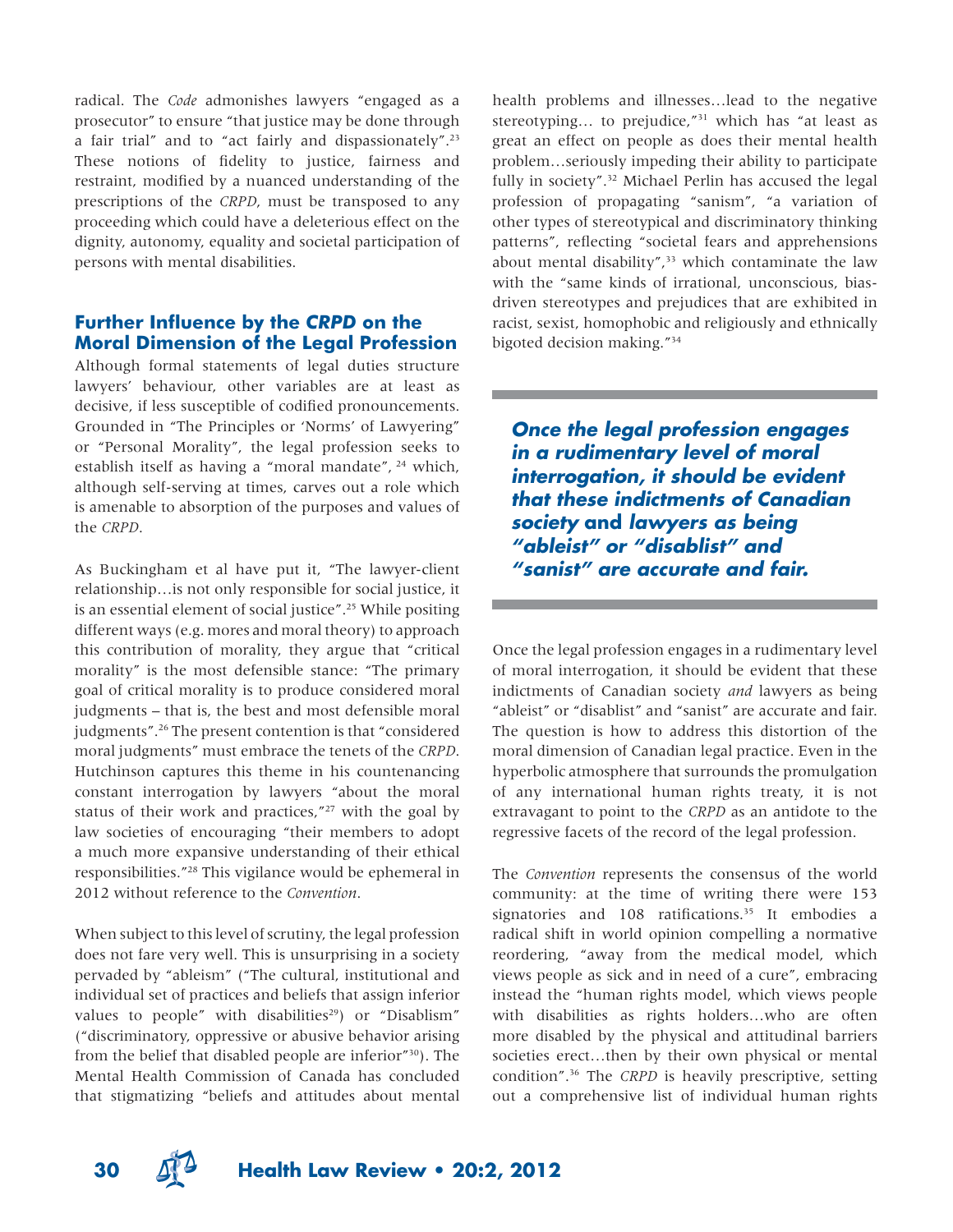and facilitative social, economic, and cultural rights. The legal profession cannot claim the resultant legal and moral vision is vague, obscure or optional.

The *Convention* speaks to every level of interaction between lawyers and clients, their society and government. States Parties are bound to adopt implementational measures and modify discriminatory "laws, regulations, customs and practices" (Article  $4(a)(b)$ ) and this injunction touches the institutional heart of the legal profession. As part of the constitutional fabric, the bar is one of many "public authorities and institutions [that must] act in conformity with the present Convention" (Article 4(1) (d)). In its self-governing organizational guise, it is a site where Canada must "eliminate discrimination on the basis of disabilities" (Article  $4(1)(c)$ ). National, provincial and territorial representatives of the profession are required to conform, as the CRPD extends "to all parts of federal states without any limitations or exceptions" (Article 4(5)), eliminating the quintessential Canadian divestment of responsibility based on the division of powers.<sup>37</sup>

## **Restating a Moral Vision for the Bar: Its Responsibilities to Persons with Disabilities**

A fair question by the bar might be how the *CRPD*'s strictures can actually alter its more diffuse moral mandate. The answer is not elusive. Given that professional competence standards demand fidelity to the *Convention* owing to its status as a form of current law and as a normative wellspring, the resultant adherence to the *CRPD* creates a corrective moral vision for lawyers. A summative *CRPD*-inspired statement is in order, articulating a vision for the moral dimension of legal practice in relation to persons with disabilities:

- The legal profession must recognize the "attitudinal and environmental barriers "that hinder the full and effective participation in society of people with disabilities" (Preamble (e)).
- Lawyers must respect the dignity and autonomy of persons with disabilities (Article 3), their "physical and mental integrity" (Article 17) and their right to live independently and be included in the community (Article 19).
- The profession must honour the concomitant individual and professional obligations imposed

by the *CRPD* to adopt implementational measures (Article  $4(1)(a)$ , while eliminating discriminatory practices (Article  $4(1)(b)$ ).

- The bar must do its part to "raise awareness", "foster respect" and "combat stereotypes" (Article  $8(1)(a)(b)$ .
- Lawyers have a special responsibility to "recognize that persons with disabilities enjoy legal capacity on an equal basis" (Article  $12(2)$ ) and to "ensure effective access to justice", including by the promotion of "appropriate training" for justice workers (Article 13(1)(2)).
- The legal profession has a duty to protect people from deprivations of liberty based upon "the existence of a disability", "cruel, inhuman or degrading treatment or punishment" (Article 15(1)) and "exploitation, violence and abuse" (Article 16(1)).
- The bar must contribute to "redressing the profound social disadvantage of persons with disabilities" (Preamble  $(y)$ ), by encouraging policies which contribute to the fulfillment of educational, health, employment, economic, political and cultural rights specified in the *Convention*.

The supervening commandment from the *Convention* is to require lawyers to advert to the "inherent dignity and worth" (Preamble (h)) of persons with disabilities, to accept that they are people with rights, not objects of charity and condescension, and to instill every aspect of their professional responsibilities with a respectful moral sensibility.

## **Conclusion: A Legal Profession Which Respects and Advances the Rights of Persons with Disabilities**

The emergence of the *CRPD* in the twenty-first century as a legal and moral declaration by the United Nations is propitious for the world's largest minority<sup>38</sup> in the last great civil and human rights struggle.39 The *Convention* legitimizes what disability rights advocates have been tirelessly arguing. The *CRPD* accepts that: people with disabilities have lived in conditions of poverty and profound social disadvantage; their human dignity has not been respected; they have not been permitted to fully and effectively participate in society; their liberty, autonomy and legal capacity have frequently



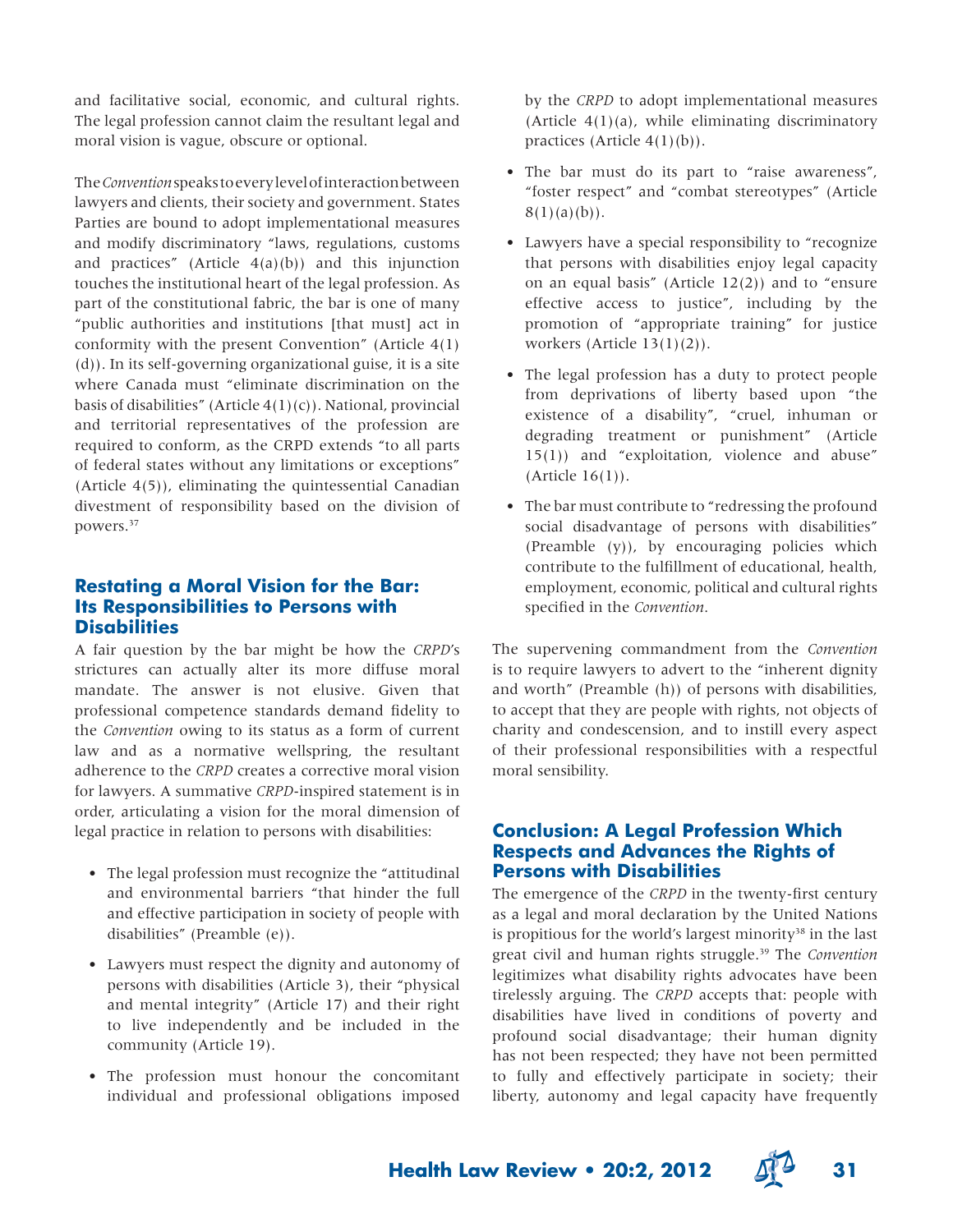been attenuated unfairly owing to the existence of a disability; the costs of providing for their economic, social and cultural rights have never been accepted as legitimate charges on the fiscal or public policy ledger sheets. The bar has not faced its complicity in providing the legal superstructure for this subordination, but, with the advent of the *CRPD*, it is poised to transcend its selfimposed limitations.

The legal profession has mixed motives in its defence of its independence. There has been a conspicuous element of self-interest, the perpetuation of a lucrative monopoly, but the ideal side of the bar has not been a mere chimera. The legal profession has a unique constitutional role in enriching the realms of legal and social justice, a belief which inspires many law students, practitioners and judges. The challenge presented by the *Convention on the Rights of Persons with Disabilities* is to embed its sophisticated array of individual and societal rights within the lawyer's role at every level of professional obligation and moral consciousness. This goal is attainable, as long as the profession embraces the transformative force of the *CRPD*.

*H. Archibald Kaiser is a professor at the Schulich School of Law and is also cross-appointed to the Department of Psychiatry, at Dalhousie University.* 

### **Endnotes**

- 1 *Convention on the Rights of Persons with Disabilities*, 30 March 2007, 2515 UNTS 3 (accession by Canada 11 March 2010) [*CRPD*].
- 2 The author has recently written other articles which trace the development and assess the potential and substance of the *CRPD* more extensively. See H Archibald Kaiser, "Canadian Mental Health Law: The Slow Process of Redirecting the Ship of State" (2009) 17 Health LJ 141 [Ship of State], surveys several reformist influences on mental health law, including the CRPD (159-164). See also H Archibald Kaiser, "Canadian Prisoners with Mental Health Problems: The Promise (and Limits) of the *Convention on the Rights of Persons with Disabilities*" (2011) 32(1) Health Law Can 1 develops potential applications of the CRPD for prisoners with mental illness."Law

and Psychiatry in the Age of the *Convention on the Rights of Persons with Disabilities*", in Hy Bloom and Richard Schneider, Eds., *Law and Mental Disorder: A Comprehensive and Practical Approach* [Law and Psychiatry], publication forthcoming, 2012, by Irwin Law, provides a more intensive discussion of the history, substance and application of the *CRPD*.

- 3 Kate Parlett, *The Individual in the International Legal System*: *Continuity and Change in International Law* (Cambridge: Cambridge University Press, 2011), at 338.
- 4 Rosemary Kayess & Phillip French, "Out of Darkness into Light? Introducing the Convention on the Rights of Persons with Disabilities" (2007) 8(1) Hum Rts L Rev 1 at 3-4.
- 5 See Ship of State, *supra* note 2 at 155-158 for a more thorough discussion of the wide nomenclature and diverse tenets for the many paradigms under the umbrella of the social or disability or human rights model.
- 6 United Nations Enable, "Convention and Optimal Protocol Signatures and Ratifications", online: United Nations Enable

<un.org/disabilities/countries.asp?id=166>.

- 7 Alice Woolley et al, *Lawyers' Ethics and Professional Regulation* (Markham: LexisNexis Canada, 2008), at 7.
- 8 The Canadian Bar Association, *CBA Code of Professional Conduct*, Ottawa: CBA, 2009 [*Code*].
- 9 *Ibid* at 5.
- 10 *Ibid* at 6.
- 11 See Law and Psychiatry, *supra* note 2 at 17-19, for an analysis of the *CRPD* as a source of law in Canada.
- 12 *Code supra* note 8 at 9.
- 13 *Ibid* at 119.
- 14 *Ibid* at 121.
- 15 *Ibid* at 120.
- 16 *Ibid* at 95.
- 17 *Ibid* at 97.
- 18 *Ibid* at 91.
- 19 *Ibid* at 92.
- 20 Canada's Declaration and Reservation states that "Article 12 permits supported and substitute decision making arrangements in appropriate circumstances and in accordance with the law", but it does not reject other aspects of Article 12, including the recognition of "legal capacity on an equal basis" (12(2)) and access "to the support

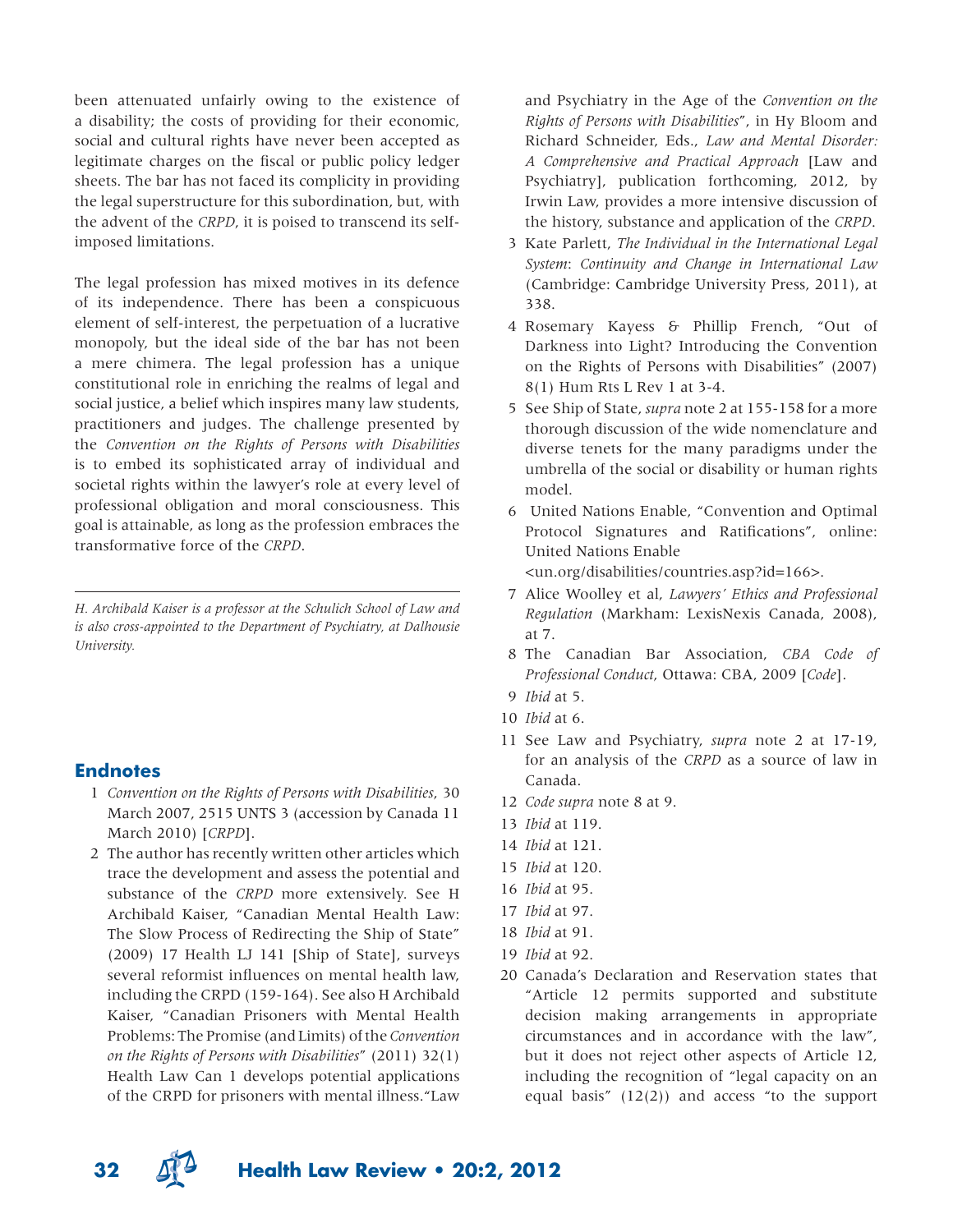they may require" (12(3)). See UN Enable, *CRPD*, "Declarations and Reservations" online:

 <www.un.org/disability/countries.asp?id=166> Date accessed: November 19, 2011. Under Article 46(2) of the *CRPD*, "Reservations may be withdrawn at any time", so that advocacy for the removal of Canada's equivocating reservation has a clear objective.

- 21 *Ibid*.
- 22 *Ibid* at 69.
- 23 *Ibid* at 65.
- 24 United Nations Enable, *supra* note 6.
- 25 Donald E. Buckingham et al, *Legal Ethics in Canada: Theory and Practice*, (Toronto: Harcourt Brace Canada, 1996), at 15.
- 26 *Ibid* at 18. In a similar vein, see David M. Tanovich, "Law's Ambition and the Reconstruction of Role Morality in Canada" (2005) 28 Dalhousie L J 267, where Tanovich argues for a move towards "role morality as an ethical guide for lawyers" at page 275, requiring "considerable reflection and contextual thinking…about developing and actualizing a 'sense of justice'" (at page 278), part of "the pursuit of the cause of justice" (at page 308).
- 27 Allan C. Hutchinson, *Legal Ethics and Professional Responsibility,* 2nd ed (Toronto: Irwin, 2006) at 64.
- 28 *Ibid* at 66.
- 29 Peel District School Board, "Ableism; Issue Paper #2 (full discussion) (fall 2002)", online: Peel District School Board

<http://www.gobeyondwords.org/Ableism.html>.

- 30 Paul Miller et al, *Disablism: How to Tackle the Last Prejudice* (2004), online: Demos <http://www.demos.co.uk/files/disablism.pdf>.
- 31 Mental Health Commission of Canada, *Toward Recovery & Well-Being: A Framework for a Mental Health Strategy for Canada* (Mental Health Commission of Canada, 2009) at 91.
- 32 *Ibid* at 90.
- 33 M.C. Perlin, *Mental Disability Law: Civil and Criminal, 2nd Ed.* (Charlottesville, VA: Lexis, 1998) Vol. 1, at 424.
- 34 *Ibid* at 527. It may be of some comfort to the legal profession that the Canadian Psychiatric Association's recent Position Paper, Susan Abbey et al, "Stigma and Discrimination" (2011) 56(10) Can J Psychiatry 1, which, accepts that "Decreasing stigma and discrimination…is of the highest priority for Canadian psychiatrists and organized psychiatry" (at 1), but goes on to note that "Psychiatrists are not immune from harbouring and acting on their own stigmatizing attitudes…understandable given that psychiatrists are members of a society where such views are pervasive and present from our earliest socialization and that our medical training has been replete with such stigma" (at 3).
- 35 United Nations Enable, *supra* note 6.
- 36 Arlene Kanter, "Introduction: The Promise and the Challenge of the United Nations Convention on the Rights of Persons with Disabilities" (2007) 34(2) Syracuse J Int'l L & Com 287 at 291.
- 37 See United Nations Treaty Collection, "Status as at: 15-12-2011 11:58:11EDT, Chapter IV Human Rights, 15. Convention on the Rights of Persons with Disabilities", online: United Nations <http://treaties. un.org/pages/ViewDetails.aspx?src=TREATY &mtdsg\_no=IV-15&chapter=4&lang=en#EndDec> where Canada's Declaration and Reservation refers to Canada's interpretation of Article 33(2), regarding implementational mechanisms, "as accommodating the situation of federal states", but it does not question the fundamental binding character of Article 4(5). See also United Nations Enable, *supra* note 6.
- 38 Kayess & French, *supra* note 4, have described the *CRPD* as a "great landmark in the struggle to reframe the needs and concerns of persons with disability in terms of human rights" (at 1), with "transformative potential for the lives of the world's largest minority" (at 33).
- 39 *Ibid*.